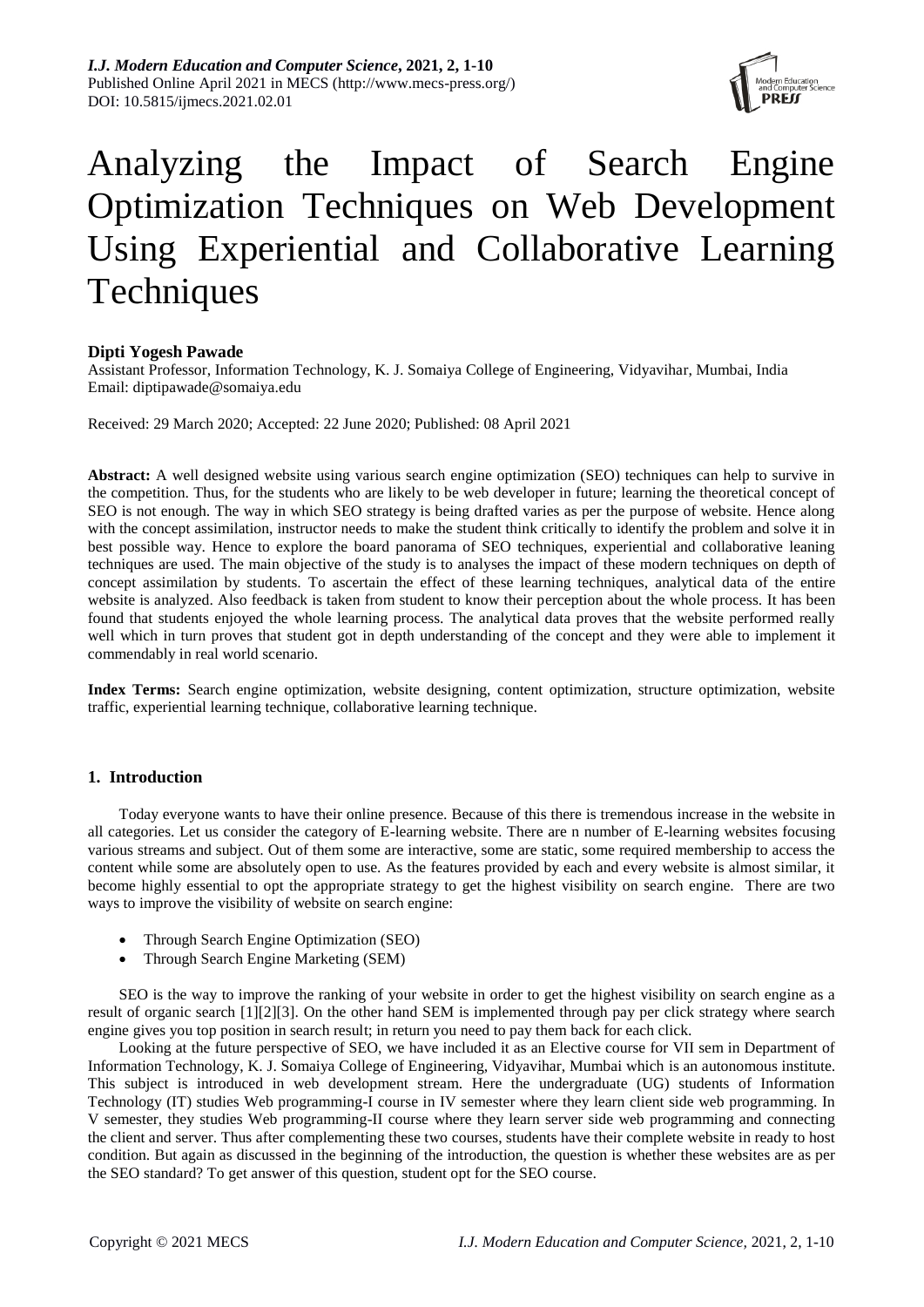The outcomes of course are as follows:

CO1: Apply search engine optimization essentials covering aspects of on-page and off-page optimization to web page.

CO2: Comprehend factors influencing search engine optimization.

CO3: Understand how to measure performance of web site from search engine perspective and avoid SEO traps.

The major limitation of the traditional classroom based theoretical teaching is that it leads to passive learning where learner is not actively involved. This seems to be ineffective when it comes to train the technical students to meet the modern industry requirement. Because of passive learning there is gap between education system and industry requirement [4]. According to the Biggs et. al. active learning is an effective medium to bridge this gap [5]. To implement active learning, we have used various online SEO tools and innovative teaching strategies. The practical list is designed such that it consists of various tasks based on the experiential and the collaborative learning.

The major objectives of our study are

Objective 1: To study the influence of implementation of SEO technique on website visibility.

Objective 2: To study how experiential learning and collaborative learning techniques stimulus the concept acclimatization capacity of the students.

From this study, we expect to know that whether the proposed approach is appropriate or not to effectually deliver the content in case of SEO

This paper is structured such that section II gives indication given by different researcher experiential and collaborative learning. Section III gives details about various activities carried out in experiential and collaborative learning. In section IV results have been discussed and finally conclusion is drawn in section V.

# **2. Literature Survey**

Experiential learning emphasize on learning by doing [6]. Kolb's model of experiential learning is based on following four pillars:

- Concrete experience,
- Observation and conclusion drawing,
- Abstract concepts formulation and
- Experimentation

It suggests to actively experimenting the abstract concept drawn from the conclusion taken out from the implication of experience [7]. There are many evidences where experiential learning proved as an effective way of content delivery in engineering discipline. Ayob et al. concluded that activities based on experiential learning were helpful to cultivate and improvise student creativity in engineering education [8]. Similar opinion is put forth by Verner et. al.[9]. They opined that experiential learning is the most effective way to understand the engineering concepts. Another researcher Kosnik et. al. observed that entrenches the practical experience directly into the course content enhancing the student's assimilation capacity [10]. Hanh [11] discoursed that the success experiential learning project help the students of Electrical Engineering work hard and persist to elaborate new things. According to the studies performed by Antonio et. al. [12], Bruke [13], Clark et. al. [14] stated that experiential learning is an inquiry-based learning which is motivates critical thinking, problem solving and technology-based learning. In addition to the significance of experiential learning; few researcher have manifested the challenge faced while implementing it. Nooghabi et. al. have identified challenges like inadequate infrastructure, lack of experience and skill set of instructors to device the experiential learning activity effectively, poor class management and passive attitude of learner towards the changed teaching methodology [15]. Yadav et. al. [16], Suckarieh et. al. [17] also raised the concern for of extra effort required to developed modern infrastructure and change traditional teaching styles. This may lead to the resistance from learner as well as instructors side. Osagiede et. al. [18] and Albdeli [19] conferred that learning through experiential model involved lots of time. Hence its applicability in technical curriculum is less flexible. It has been also observed that those who have implemented well defined and thoughtfully designed experiential learning model have achieved the success for vocational courses too [20, 21]. Specifically Stephanus et. al. elaborated the worth of Kolb's experiential learning[22]. They carried out the study for the students of mechanical engineering students and they come to the conclusion that a well planned experiential learning activities can lead to the great success.

Like experiential learning, collaborative learning also enriches critical thinking capability of the students [23][24]. It not only imparts the knowledge but also improves the social interaction between learners and teachers where all share their experience and views to get best possible solution [25]. Thus, every individual student students learns his responsibility for peer group activity results [26]. Through the study carried out by Olga et. al, collaborative learning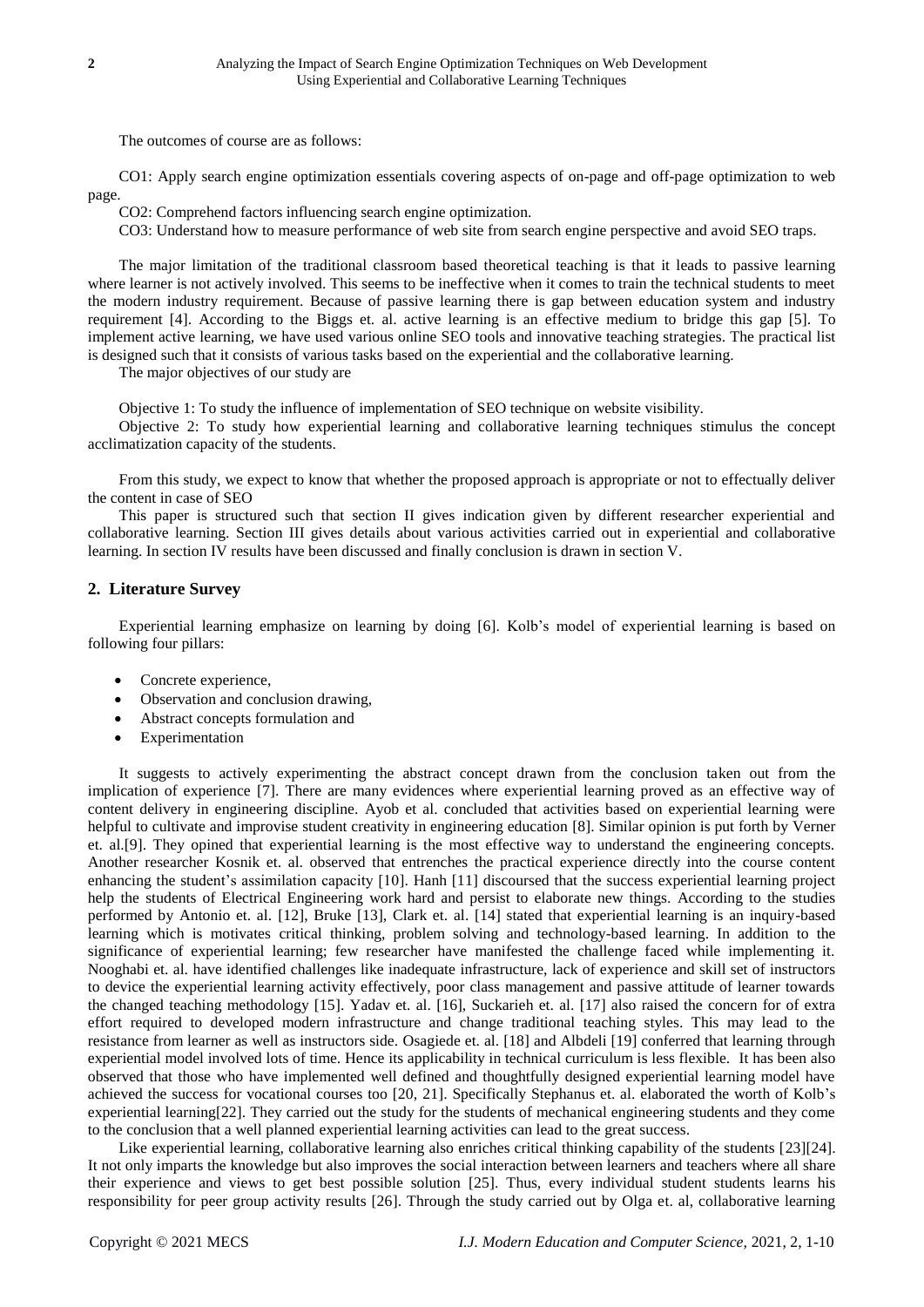has proven as effective way of learning in engineering discipline[27]. In contrast to this, Mark et. al. [28] derives the conclusion that collaborative learning is nonconductive for the success of the student. The main hurdle in the success of collaborative learning methodology is the resistance and passive participation of the learners. Though through various research, learning from peers is consider as an activity that empowered the student with better understanding [29].

# **3. Implementation Overview**

The study proposed in the paper is based on the following research questions:

- 1. Is there need of implementation of SEO technique for better visibility of website?
- 2. What is the impact of experiential learning and collaborative learning techniques on concept acclimatization by the student of technological background?

## *Strategy Overview:*

To make the learning effective and to give insights of various SEO techniques the experiment list was divided into two logical groups:

- The first section was based on the experiential learning, where students actually inspect their website Vs SEO standards, use SEO tools and make SEO compatible website. Along with the experimentation, they have to note down their observation and findings.
- The second section was based on the collaborative learning where each student present their SEO journey. They present their observations, findings, which tool they have used, reason behind choosing the perticular tool and then discusion is carried out among the peers.

## *Sample Overview:*

For experimental purpose, we have considered total 64 students who have opted this course. The lab is conducted batch wise so these students are divided into three batches of 21, 21 and 22 each. All these students had good knowledge of web programming and are well verse with the coding related tags and terminologies. So as a pre-requisite each of them was ready with their website. Weakly a slot of 2 hours is allotted to each batch. Considering the semester of 16 week and looking at possibility of holidays, throughout the semester; on an average 30 hours are available. Table I gives the time allotted for the complete process for each batch.

| Task                                               | Alloted    |  |
|----------------------------------------------------|------------|--|
|                                                    | Duration   |  |
|                                                    | (in Hours) |  |
| <b>Experiancential Learning (Total 20 hours)</b>   |            |  |
| Hosting of website and setting up Google Analytics | 02         |  |
| Choosing Correct Keyword                           | 04         |  |
| Content and Structure Optimization                 | 08         |  |
| Link Optimization                                  | 02         |  |
| Analyzing Google Analytics Report                  | 04         |  |
| <b>Collaborative Learning (Total 10 hours)</b>     |            |  |
| Presentations, discussion and modifications        | 10         |  |

## Table 1. Activity time chart

## *A. Experential Learning*

Initially, every student has to host their website first. Then for tracking the various metrics, set up for Google analytics [30] is done on every website. For setting up Google analytics, students needs to sign up. Once the sign up process is completed students got the unique Javascript code, which need to be added in the head< > section of every page on website. This is called as JavaScript type of tracking. Thus all the activities happening on the website can be tracked using Google analytics. This tool provide the insight to various metrics like number of visitors, geographical location of visitors, new vs repetitive visitors, bounce rate etc. which are further essential to state the SEO process is successful or not. After that actual SEO process is carried out. Figure 1 shows the SEO implementation steps followed by us.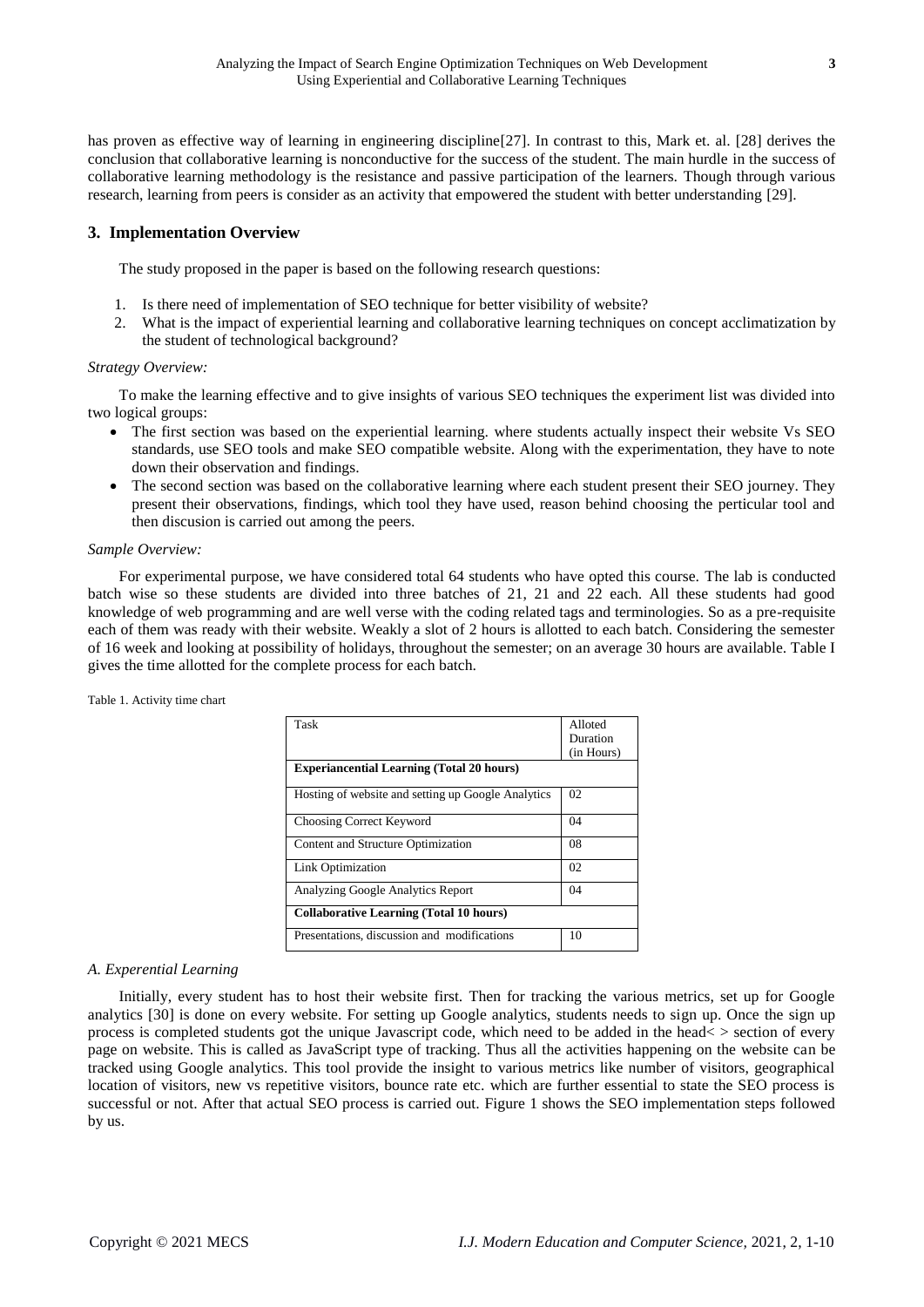

## Fig.1. SEO implementation Steps

## *1. Choosing Correct Keyword*

Choosing correct keyword plays an important role in the process of search engine optimization. Keywords need to be inline with the content of your web page. The success of SEO planning depends upon how well one chooses the keyword [31]. Initially SEO practioners come up with the list of keywords or keyword phrase. Brainstorming sessions are carried out in order to refine the list. In order to finalize the keyword it is necessary to see the search volume and other parameters like CPC, trend etc. To get these statistics one can use the keyword tool like Moz's Keyword Explorer [32], KWFinder [33], SEMrush [34], Google Keyword Planner[35] etc. Based on the results; minimum 6-10 keywords are finalised for a webpage. Finalised keywords are not repetitive, clearly describe the content of the webpage and have chosen based on the observations of keyword analysis tool.

#### *2. Content and structure Optimization*

Unique and original content is the key behind the success of your SEO plan. Because even though we implement all the strategy to bring the visitors to the doorstep of your website and the content quality is poor, visitor won't stay on the page [17]. There are few things that one needs to consider while performing content optimization.

- Content need to be unique.
- Strictly adhere to appropriate keyword density
- Avoid the keyword stuffing.
- Web page should not be to large or too short
- Page loading time need to be minimum
- Organize the content properly
- Avoid grammatical or typo mistakes
- Have appropriate title tag with keyword included in title.
- Include keyword in meta description tag
- Presence of keyword in H1 tag
- Take care of keyword prominence
- Include keyword in anchor text
- Use alt attribute in img $\leq$  tag
- Include sitemap
- Include robot.txt

The main aim behind content and structure optimization is to design user as well as search engine bot friendly website with quality content.

#### *3. Link Optimization*

There are three types of links, viz. internal link, outgoing link and incoming link. Internal links are the links between the web pages of same sire. Outgoing links are links present on your webpage and pointing to the other websites. Incoming links are the links from other sites pointing to your site in order to direct users to your web page. Broken links are considered as negative SEO factors. Students need to take care that all the web pages of a website are link to each other in order to provide the smooth navigation. Incoming links are considered as a vote to your website. More the number of incoming links more is your popularity. Initially search engine used to consider the number of incoming links to calculate the page rank of web-page. Thus more the number of incoming links more is your popularity an in tern higher is the page rank. But then most of the studentss started implementing the malpractices like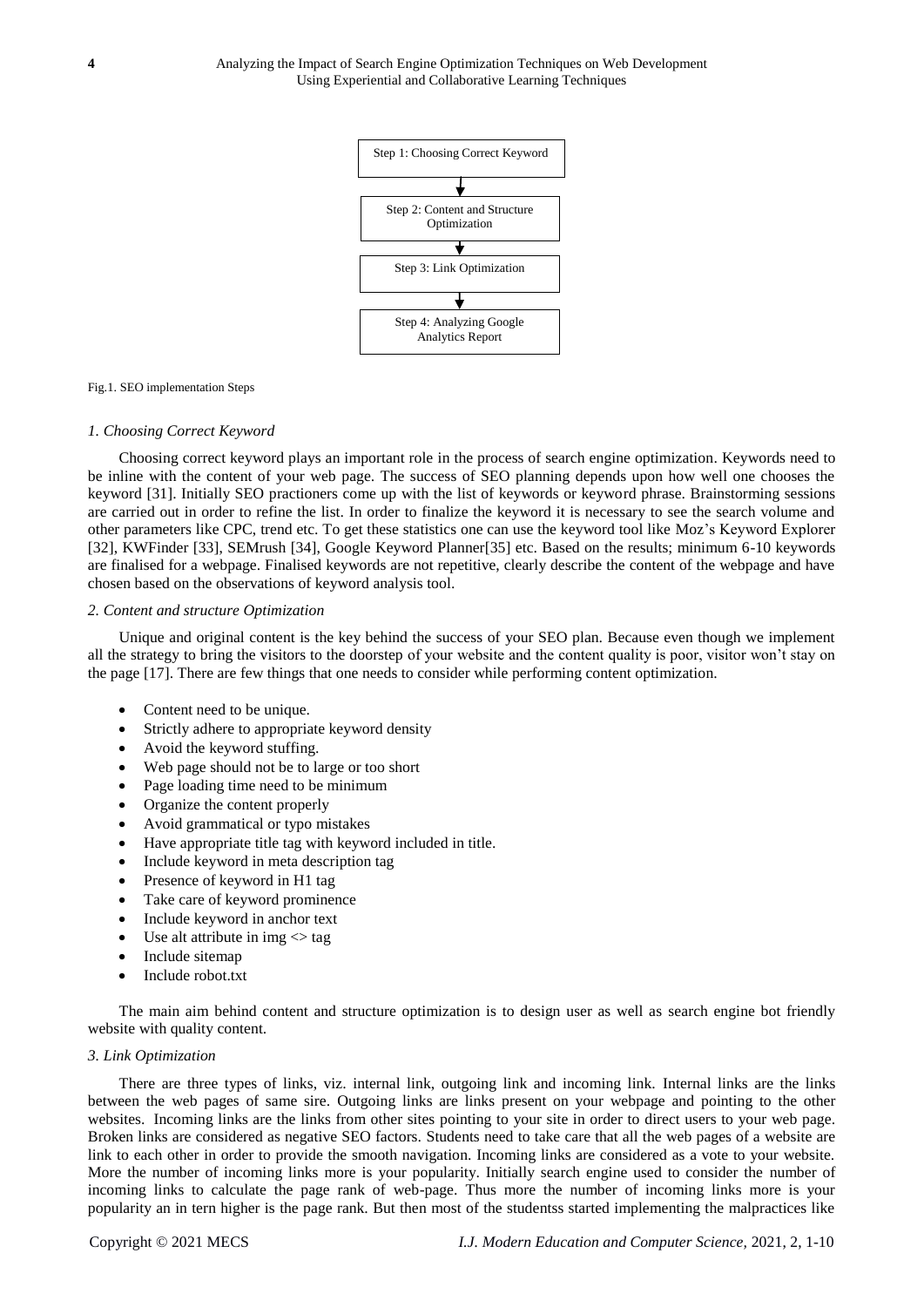buying links, link farming etc. Now-a-days, search engine have eye on such practices and if any website is found to be involved in it, then that web page or web site may lose the ranking or even get banned. Thus studentss need to be very careful while choosing the link strategy. One should always avoid the practice of link farming or link buying. Also the quality of the webpage providing the incoming link to you matters a lot. Incoming link from low quality site is considered as negative factor [36, 37].

# *4. Analyzing Google Analytics Report*

Google analytics is basically used for monitoring and analyzing the traffic. You can get statistics related to user's geographical location, their language, screen resolution, from which reference link they visited the website, at what time they visited the website, for how much time they stayed on website, which pages they crawled, from which page they exited etc. All these data is important to understand the visitors behaviour and surfing pattern for the website and thus in turn help us to plan SEO and marketing strategy.

## *B. Collaborative learning*

As discuss earlier students maintain the log book to note down their findings. Once all the experiments based on the experiential learning are done then each student need to give the presentation. The key points that need to be included are as follows

## *1. Choosing Correct Keyword*

- Initial keyword list
- Tool used for Keyword optimization (Specify if any other tool was used initially and that does not work properly in your case study)
- Final keywords (also need to discuss reason behind choosing it)

## *2. Content and structure Optimization*

- SEO score for each parameter before implementing SEO guidelines
- Tool used for Content and structure Optimization (Specify if any other tool was used initially and that does not work properly in your case study)
- Final SEO score and major steps that has been carried out to achieve it

## *3. Link Optimization*

- Specify the number of inbound, outbound and broken links before implementing Link Optimization
- Tool used for Link Optimization (Specify if any other tool was used initially and that does not work properly in your case study)
- Discuss Link Optimization strategy used
- Specify the number of inbound, outbound and broken links after implementing Link Optimization

# *4. Analyzing Google Analytics Report*

- Discuss the reach of your website based upon the various statistics given by Google analytics
- After the presentation, a discussion session carried out for 30-45 min. All the students and instructor is involved in it. They carry out focused discussion exploring the challenges faced during the implementation and possible solutions to it. Student has to make note of techniques discussed in presentations and have to implement it on their own dummy website. Then in next session, their impressions about the tool and techniques is discussed. This can be considered as one of the way to validate and cross verify the things stated of presenter student.

# **4. Result Analysis**

To demonstrate the impact of implementation of SEO strategies on the visibility of the website we have experiment it on total 64 websites. Each of this website was having minimum 10 pages. As discussed in the introduction, these websites are developed by the same students in their third year.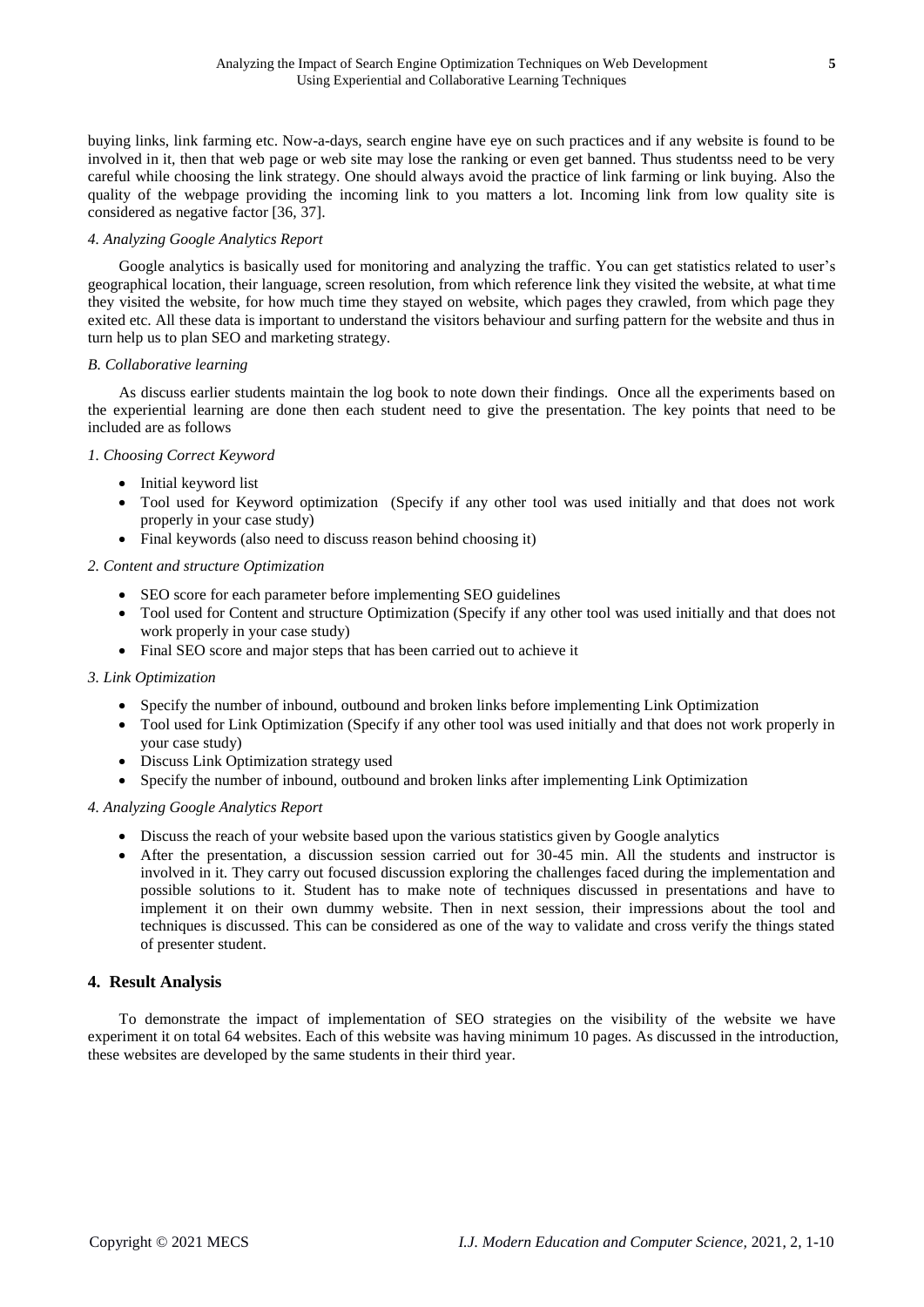Table 2. Website Analysis before Implementing SEO techniques

| <b>Tag/Parameter</b> | Criteria                                                    | No of web sites |
|----------------------|-------------------------------------------------------------|-----------------|
| Title $\leq$         | Not present                                                 | 23              |
|                      | Empty tag                                                   | 21              |
|                      | Inappropriately used                                        | 18              |
|                      | Appropriately used                                          | 02              |
| Meta                 | Not present                                                 | 64              |
| description <        | Empty tag                                                   | $\Omega$        |
|                      | Inappropriately used                                        | $\Omega$        |
|                      | Appropriately used                                          | $\Omega$        |
| Heading tag $\ll$    | Not present                                                 | 08              |
|                      | Present<br>in<br>hierarchy<br>proper<br>with proper content | 04              |
|                      | Randomly present                                            | 52              |
| Anchor $\leq$        | Without proper anchor and link<br>text                      | 22              |
|                      | Without proper anchor text but<br>with link text            | 11              |
|                      | Without link text<br>but with<br>random anchor text         | 30              |
|                      | With proper anchor and link<br>text                         | 01              |
| img <                | img tag with alt attribute                                  | 17              |
|                      | img tag without alt attribute                               | 47              |
| Unique content       | Below 20%                                                   | 13              |
|                      | 20%-35%                                                     | 24              |
|                      | 36%-50%                                                     | 18              |
|                      | 51%-75%                                                     | 06              |
|                      | Above 75%                                                   | 03              |
| Grammar<br>and       | Present                                                     | 29              |
| typo mistakes        | Not present                                                 | 35              |
| Content on web       | Too short                                                   | 09              |
| page                 | Moderate                                                    | 49              |
|                      | Too long                                                    | 06              |
| Sitemap              | Present                                                     | 00              |
|                      | Not present                                                 | 64              |
| Robot.txt            | Present                                                     | $00\,$          |
|                      | Not present                                                 | 64              |
| <b>Broken links</b>  | Present                                                     | 11              |

For experimental purpose after setting up the Google analytics account, we have observed the traffic to the website for 30 days. Initially the average traffic to the website was approximately 5 visitors in a month. Even though their user interface looks good from usability point of view but from search engine point of view it was not apt. There were so many structural lacunas in it. Thus in order to make the website user friendly we ask all the 64 students to first finalised the keyword for the webpages with the criteria that for each page they have to choose minimum four non repetitive, unambiguous keywords. After that we ask them to perform the content, structure and link optimization. Table II shows the observations with respect to various parameters before implementing SEO strategy.

From the table II it is clear that, code of all the student need to be change as per the SEO guidelines. We have used various SEO tools to analyse the webpages, then according to the recommendation of tools; students have done changes in code and again it is submitted to the tool to ensure all the recommended changes has been address properly or not. The student have designed stitemap.xml and robot.txt and uploaded in root directory of hosting domain account. The average keyword density for all sites is around 3.4. The plagiarism for web page contents was in the range of 8%-14%. Student have either repaired or removed the broken link. The whole process took approximately 20 hours to complete the entire task. After that the google analytics report is analysed and observed that there is a significant rise in the traffic to the website. As mentioned earlier before SEO implementation the average traffic was approximately 5 visitors per month, which then raised to approximately 69 visitors per week. On an average about 93% traffic coming to the websites is from the desktop system and rest of the traffic is from the mobile devices. The interesting fact that we observed is 82% of total website got the traffic from other countries like USA, Germany, Russia etc. Maximum percentage of visitors is through the organic search using the Google search engine. High bounce rate is still the concern and need to work upon it in order to avoid it.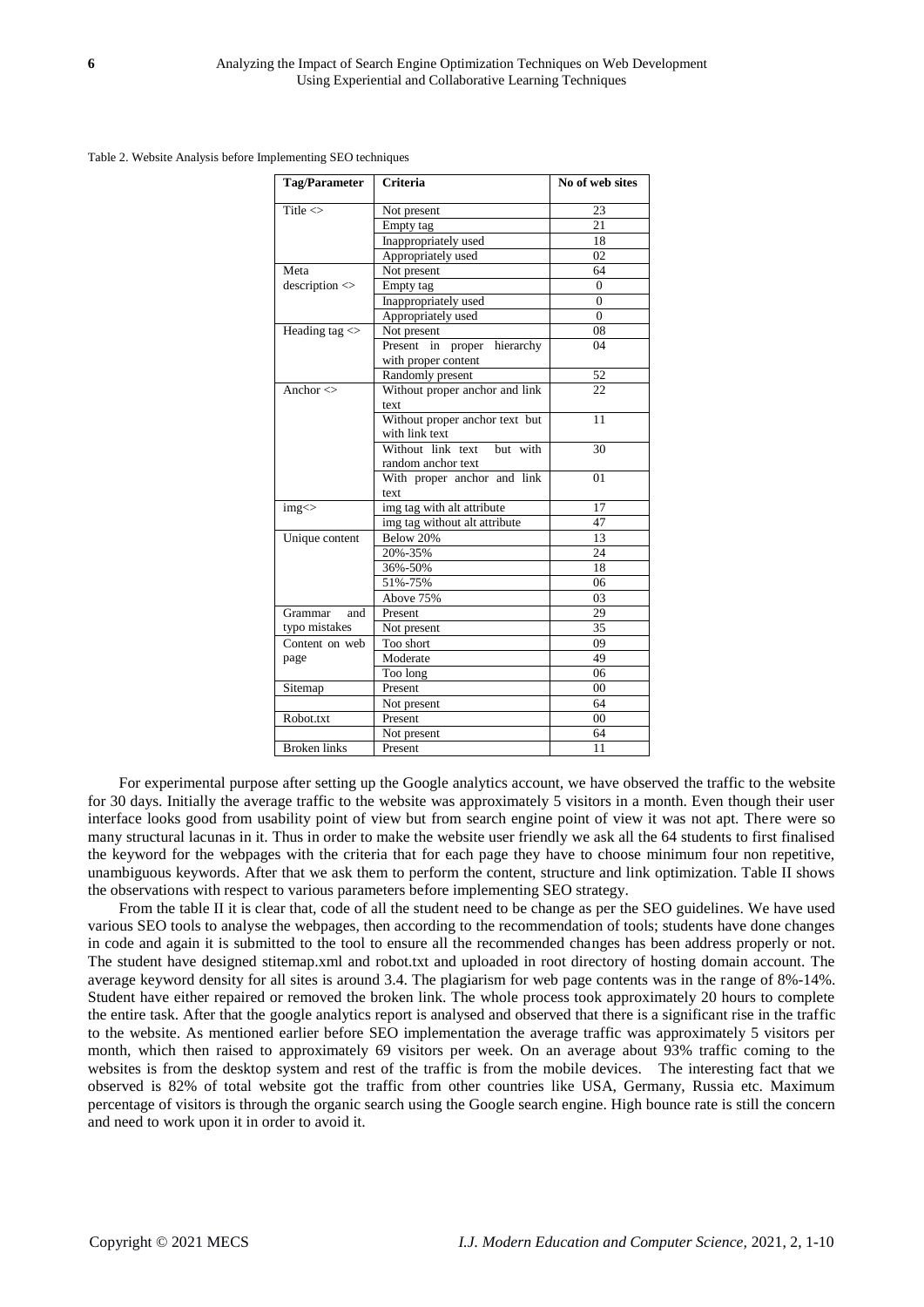

Fig.2. Perception on Course outcome

To analyse the student's perception on the achievement of course outcome feedback was taken. Following statements were given to them.

- S1: Through the experiment carried out by me I am able to apply search engine optimization essentials covering aspects of on-page and off-page optimization to web page
- S2: Through the experiment carried out by me I am able to summarize factors influencing search engine optimization
- S3: Through the experiment carried out by me I am able to state how to measure performance of web site
- S4: The tools which are used for SEO optimization give better visual experience to clear the concept and get better result

Student has to give their views about each statement by selecting appropriate option like strongly agree, agree, disagree, and strongly disagree. Fig. 2 gives feedback statistics from which it can be clearly seen that more than 95% students agreed that course outcomes are achieved successfully.

In the similar way, perception of students on experiential learning methodology is represented through the feedback taken for statement ES1-ES3.

- ES1: Experiential and collaborative learning opportunities found to be enjoyable.
- ES2: Experiential learning has enhanced the understanding of the concept covered in this course.
- ES3: Through the experiential learning I got knowledge of SEO compatible web development.



Fig.3. Perception on Experiential Learning

Statements CS1-CS3 are used to get the perception of students on collaborative learning.

 CS1: Presentation and discussion carried out in the end of lab session helped to summarize the complete SEO process.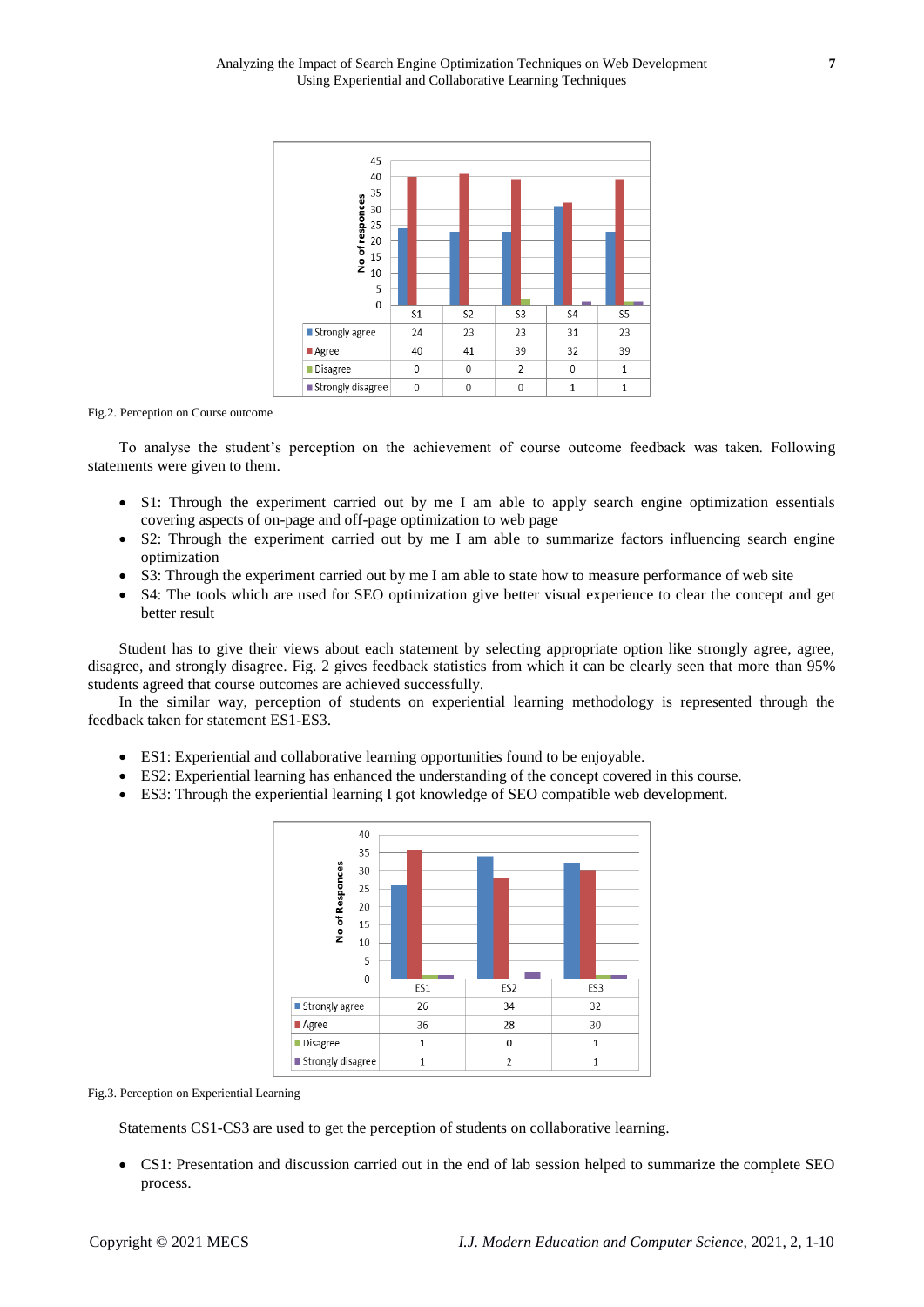- CS2: During the discussion, I came across alternate tool/ technique through which I can achieve the improve the SEO strategy.
- CS3: Presentations help me to improve my communication skill.
- CS4: Post presentation discussion was helpful and interesting.
- CS5: Learning through discussion motivated us to learn from each other's experience and lead to in depth understanding of the concept.



Fig.4. Perceptions on Collaborative Learning

From figure 3, we can conclude that experiential learning has proven as an effective way to get thorough knowledge of the concept and gives real time experience about where one is making mistake and how to rectify it. As depicted in fig 4, few students did not find the discussion in collaborative leaning as an effective way of getting knowledge. But overall we got satisfactory feedback stating the effectiveness of the technique.

To summarise the finding of our study, let us consider the research question again. The first research question is : Is there need of implementation of SEO technique for better visibility of website? The table II states the improvements done in the website and as a result we have observed the increase in the traffic coming to the website. It proves that the visibility of the website is improved substantially and that is why we are getting traffic organically.

The second research question is : What is the impact of experiential learning and collaborative learning techniques on concept acclimatization by the student of technological background? From the feedback given by the students and based on the observation of instructor, it can be concluded that the experiential learning and collaborative learning techniques are proved to be effective. The major reason behind that is, here student have learned the concept and implemented it to check the effectiveness of it. Also collaborative learning has provided a platform where students came across various possible problem and solution to solve it. This ultimately helps them to improve their knowledge

## **5. Conclusion**

In this paper we have discussed the use of experiential learning for the subject of Search Engine Optimization which falls in Information Technology discipline. Through experiential learning student have actually implemented the basic search engine optimization techniques and observed the significant improvement in the website traffic and got traffic from all over the globe. Here we have considered the keyword optimization, content optimization and structure optimization to the basic level only. In link optimization we concentrated on removal of backlinks and checking the link quality. As an extension to this collaborative leaning techniques is implemented which includes presentation by student about what he did in experiential leaning followed by discussion? This kind of discussion proves to be little bit time consuming and effort taking form instructors point of view but when it comes to the benefits to the students; it is worth doing. The discussion made students to think about all other possibilities and avenues to solve similar kind of issues. This ultimately broaden the thinking panorama hence improved the problem solving capacity. From the analytical results of website traffic, it can be concluded that students have actually designed the website as per the industry standard and in future they can surely serve the industry in better way. To support the instructor's observation we have taken the feedback on students perception in three categorise viz. Achievement of course outcome, experiential learning technique and collaborative learning techniques. In all cases, more than 90% students have given positive feedback on all the questions. This proves that student themselves have felt the worth of these techniques in improving their understanding about the topic.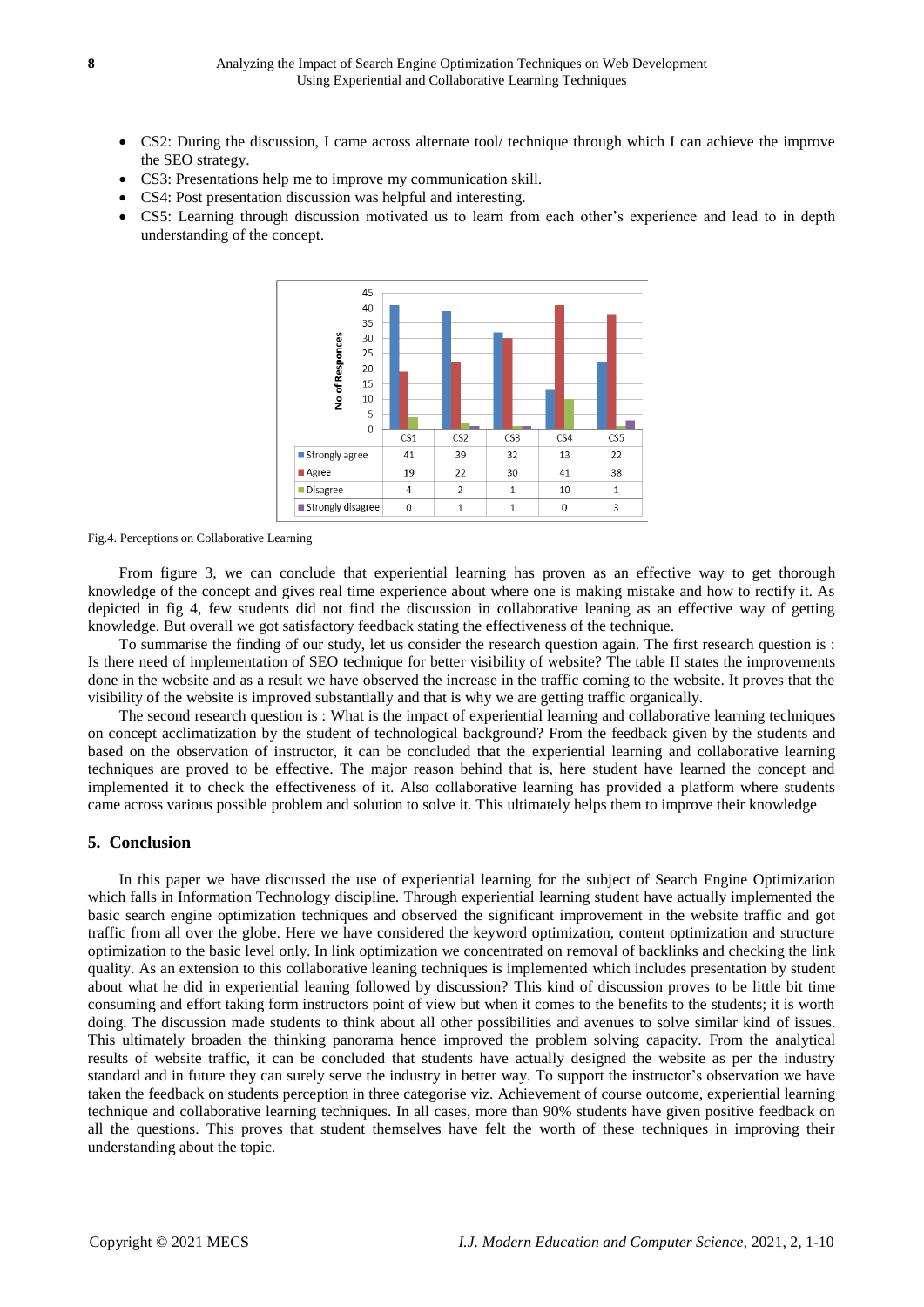## **References**

- [1] John I Jerkovic, "SEO Warriors", O'Reilly Media; 1<sup>st</sup> edition, 2009
- [2] Dipti Pawade, Avani Sakhapara, "First Step towards Search Engine Optimization" First edition, LAP LAMBERT Academic Publishing (May, 2018), ISBN- 978-613-9-83042-8.
- [3] Eric Enge, Stephan Spencer, Jessie Stricchiola, Rand Fishkin, "The Art of SEO: Mastering Search Engine Optimization", O'Reilly Media; 2 edition, 2012
- [4] Mills, Julie, David Treagust. 2003. "Engineering Education Is Problem-Based or Project-Based Learning the Answer?" Australasian Journal of Engineering Education 3 (2): 2–16. doi:10.1108/13552540210420989.
- [5] Biggs, John, and Catherine Tang. 2011. Teaching for Quality Learning at University. Teaching for Quality Learning at University. 4th editio. Berkshire, UK: Society for Research into Higher Education & Open University Press.
- [6] Padmashree Desai ; Achyut Bhandiwad ; Ashok S. Shettar "Impact of Experiential Learning on Students' Success in Undergraduate Engineering"
- [7] Kolb, David A. 1984. "Experiential Learning: Experience as The Source of Learning and Development." Prentice Hall, Inc., no. 1984: 20–38. doi:10.1016/B978-07506-7223-8.50017-4.
- [8] Ayob, Afida, Aini Hussain, Mohd Marzuki Mustaf, and Muhd Fauzi Aminuddin Shazi Shaarani. 2011. "Nurturing Creativity and Innovative Thinking through Experiential Learning." Procedia – Social and Behavioral Sciences 18: 247–54. doi:10.1016/j.sbspro.2011.05.035.
- [9] Verner, I.M., and E. Korchnoy. 2004. "Experiential Learning through Designing Robots and Generating Motion Behaviors." Proceedings World Automation Congress, 2004. 15 (4): 758–65. doi:10.1109/WAC.2004.185192.
- [10] Kosnik, R. D., Tingle, J. K., & Blanton, E. L., III. (2013). Transformational learning in business education: The pivotal role of experiential learning projects. American Journal of Business Education, 6(6), 613-630.)
- [11] Nguyen Van, Hanh & Hợp, Nguyễn. (2017). Experiential Learning Projects in Engineering Education.
- [12] Antonio L.Leal-Rodríguez, GemaAlbort-Morantb, "Promoting innovative experiential learning practices to improve academic performance: Empirical evidence from a Spanish Business School", [Journal of Innovation & Knowledge,](https://www.sciencedirect.com/science/journal/2444569X) Volume 4, Issue 2, April–June 2019, Pages 97-103
- [13] B.M. Burke, Experiential professional development: A model for meaningful and long-lasting change in classrooms Journal of Experiential Education, 36 (3) (2013), pp. 247-263
- [14] Clark, Robert & Threeton, M.D. & Ewing, John. (2010). The Potential of Experiential Learning Models and Practices In Career and Technical Education & Career and Technical Teacher Education. Journal of Career and Technical Education. 25. 46-62. 10.21061/jcte.v25i2.479.
- [15] Nooghabi, SN., Iravani H., Fami HS. [2011]. A study on present challenges on *experiential learning* of university students [University of Tehran, The Colleges of Agriculture and Natural Resources, Iran]. Procedia Social and Behavioral Science [15] pp. 3522-3530.
- [16] Suckarieh, G. and Krupar, J. [2005]. "Leadership and Teamwork Education for Engineering and Technology Students: An Experiential Learning and Community Service Approach," in *ASEE Annual* Conference & Exposition.
- [17] Yadav, A., Subedi, D., Lundberg, M.A. and Buntin, C.F. [2011]. "Problem-based Learning: Influence on Students' Learning in an Electrical Engineering Course," Journal of Engineering Education, vol. 100, no. 2, pp. 253-280.)
- [18] Osagiede, A., Cox, M.F. and Ahn, B. [2013]. "Purdue University's Engineering Leadership Program: Addressing the Short-fall of Engineering Leadership Education," in ASEE Annual Conference & Exposition.
- [19] Albdeli, YM., Frank B. [2005]. A Problem Based/Experiential Learning Approach to Teaching Maintenance Engineering. Proceedings of the 2005 ASEE. AaeE 4th Global Colloquium on Engineering Education. Australasian Association for Engineering Education.
- [20] C. C. Tseng. [2013]. Connecting Self-directed Learning with Entrepreneurial Learning to Entrepreneurial Performance. International Journal of Entrepreneurial Behavior dan Research, 19 [4], 425- 446.
- [21] Dumiyati. [2015]. Pendekatan Experiential learning dalam Perkuliahan Kewirausahaan di Perguruan Tinggi untuk Menghadapi Asean Economic Community [Suatu Kajian Teoretis]. Prosiding Seminar Nasional Profesionalisme Pendidik dalam Dinamika Kurikulum Pendidikan di Indonesia pada Era MEA, hlm. 87- 97, Yogyakarta: FE Universitas Negeri Yogyakarta.
- [22] Stephanus Fajar Pamungkas, Indah Widiastuti, and Suharno "Kolb's experiential learning for vocational education in mechanical engineering: A review" AIP Conference Proceedings 2114, 030023 (2019); https://doi.org/10.1063/1.5112427
- [23] Mosley, P., Ardito, G., & Scollins, L. (2016). Robotic cooperative learning promotes student STEM interest. American Journal Of Engineering Education, 7(2), 117-128.
- [24] Jansen, A. (2012). Developing productive dispositions during small-group work in two sixth-grade mathematics classrooms: Teachers' facilitation efforts and students' self-reported benefits. Middle Grades Research Journal, 7(1), 37-56. Retrieved from <http://pearl.stkate.edu/docview/1458788304?accountid=26879>
- [25] Zhu C. (2012). Student Satisfaction, Performance, and Knowledge Construction in Online Collaborative Learning. Educational Technology & Society, 15 (1), 127–136.
- [26] Leite Maria C. (2009). The impact of cooperative learning in English language learners' academic achievements
- [27] Olga V. Sumtsova, Tatiana Yu.Aikina, Liudmila M. Bolsunovskaya, "Collaborative Learning at Engineering Universities: Benefits and Challenges"
- [28] Mark Guzdial, Pete Ludovice, Matthew Real, Tom Morley, Karen Carroll, Akbar Ladak, "The challenge of collaborative learning in engineering and math"
- [29] Trespalacios, J., Chamberlin, B., & Gallagher, R. R. (2011). Collaboration, engagement & fun: How youth preferences in video gaming can inform 21st century education. TechTrends, 55(6), 49-54. doi:http://dx.doi.org.pearl.stkate.edu/10.1007/s11528- 011-0541-5
- [30] https://analytics.google.com/analytics/web/